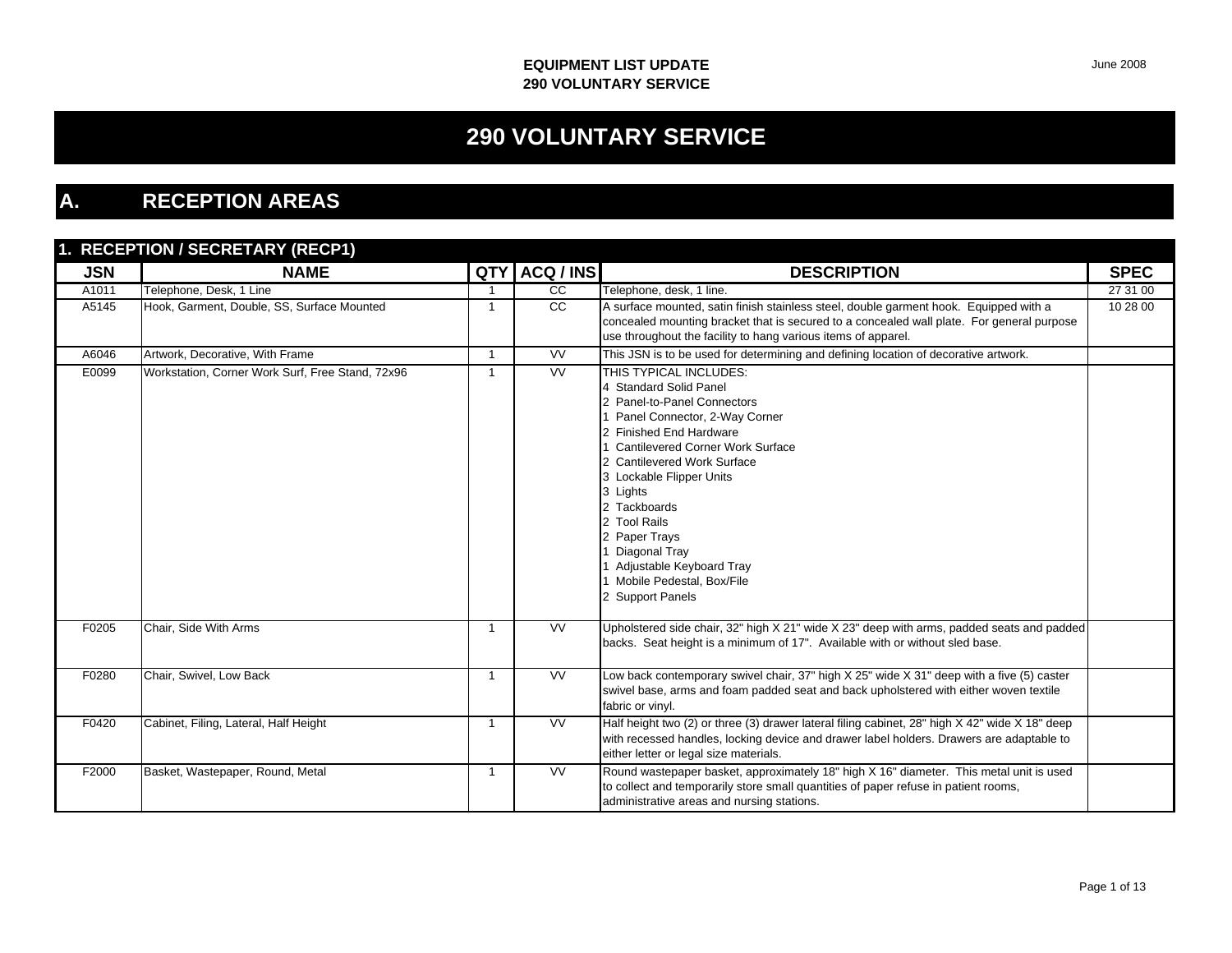| <b>JSN</b> | <b>NAME</b>                                     | QTY ACQ / INS | <b>DESCRIPTION</b>                                                                                                                                                                                                                                                                                                                                                                                                                                                                                                       | <b>SPEC</b> |
|------------|-------------------------------------------------|---------------|--------------------------------------------------------------------------------------------------------------------------------------------------------------------------------------------------------------------------------------------------------------------------------------------------------------------------------------------------------------------------------------------------------------------------------------------------------------------------------------------------------------------------|-------------|
| F3200      | Clock, Battery, 12" Diameter                    | <b>VV</b>     | Clock, 12" diameter. Round surface, easy to read numbers with sweep second hand. Wall<br>mounted unit for use when impractical to install a fully synchronized clock system. Battery<br>operated, (batteries not included).                                                                                                                                                                                                                                                                                              |             |
| M1801      | Computer, Microprocessing, w/Flat Panel Monitor | <b>VV</b>     | Desk top microprocessing computer. The unit shall consist of a central processing mini<br>tower, flat panel monitor, keyboard, mouse and speakers. The system shall have the<br>following minimum characteristics: a 2.8 GHz Pentium processor; 512 MB memory; 80GB<br>hard drive: 32/48x CD-ROMDVD combo; a 3.5" floppy drive; 1.44MB network interface<br>card; video 32 MB NVIDIA; a 15 inch flat panel color monitor. The computer is used<br>throughout the facility to input, manipulate and retrieve information. |             |

### **2. VOLUNTEER SIGN - IN (RECP3)**

|       | <b>2. VOLUNTLER SIGN - IN (RECFS)</b>            |                      |                 |                                                                                                                                                                                                                                                                                                                                                                                                       |          |
|-------|--------------------------------------------------|----------------------|-----------------|-------------------------------------------------------------------------------------------------------------------------------------------------------------------------------------------------------------------------------------------------------------------------------------------------------------------------------------------------------------------------------------------------------|----------|
| A1010 | <b>Telecommunication Outlet</b>                  |                      | CC              | Telecommunication outlet location.                                                                                                                                                                                                                                                                                                                                                                    | 27 31 00 |
| A1016 | Telephone, Desk, With Speaker                    |                      | cc              | Telephone, desk, with speaker.                                                                                                                                                                                                                                                                                                                                                                        |          |
| A5145 | Hook, Garment, Double, SS, Surface Mounted       |                      | $\overline{cc}$ | A surface mounted, satin finish stainless steel, double garment hook. Equipped with a<br>concealed mounting bracket that is secured to a concealed wall plate. For general purpose<br>use throughout the facility to hang various items of apparel.                                                                                                                                                   | 10 28 00 |
| E0099 | Workstation, Corner Work Surf, Free Stand, 72x96 |                      | W               | THIS TYPICAL INCLUDES:<br>4 Standard Solid Panel<br>2 Panel-to-Panel Connectors<br>Panel Connector, 2-Way Corner<br>2 Finished End Hardware<br>Cantilevered Corner Work Surface<br>2 Cantilevered Work Surface<br>3 Lockable Flipper Units<br>3 Lights<br>2 Tackboards<br>2 Tool Rails<br>2 Paper Trays<br>Diagonal Tray<br>Adjustable Keyboard Tray<br>Mobile Pedestal, Box/File<br>2 Support Panels |          |
| F0275 | Chair, Swivel, High Back                         | -1                   | W               | Highback contemporary swivel chair, 41" high X 23" wide X 23" deep with five (5) caster<br>swivel base and arms. Chair may be used at desks or in conference rooms. Back and seat<br>are foam padded and upholstered with either woven textile fabric or vinyl.                                                                                                                                       |          |
| F0420 | Cabinet, Filing, Lateral, Half Height            | -1                   | W               | Half height two (2) or three (3) drawer lateral filing cabinet, 28" high X 42" wide X 18" deep<br>with recessed handles, locking device and drawer label holders. Drawers are adaptable to<br>either letter or legal size materials.                                                                                                                                                                  |          |
| F2000 | Basket, Wastepaper, Round, Metal                 | $\blacktriangleleft$ | $\overline{W}$  | Round wastepaper basket, approximately 18" high X 16" diameter. This metal unit is used<br>to collect and temporarily store small quantities of paper refuse in patient rooms,<br>administrative areas and nursing stations.                                                                                                                                                                          |          |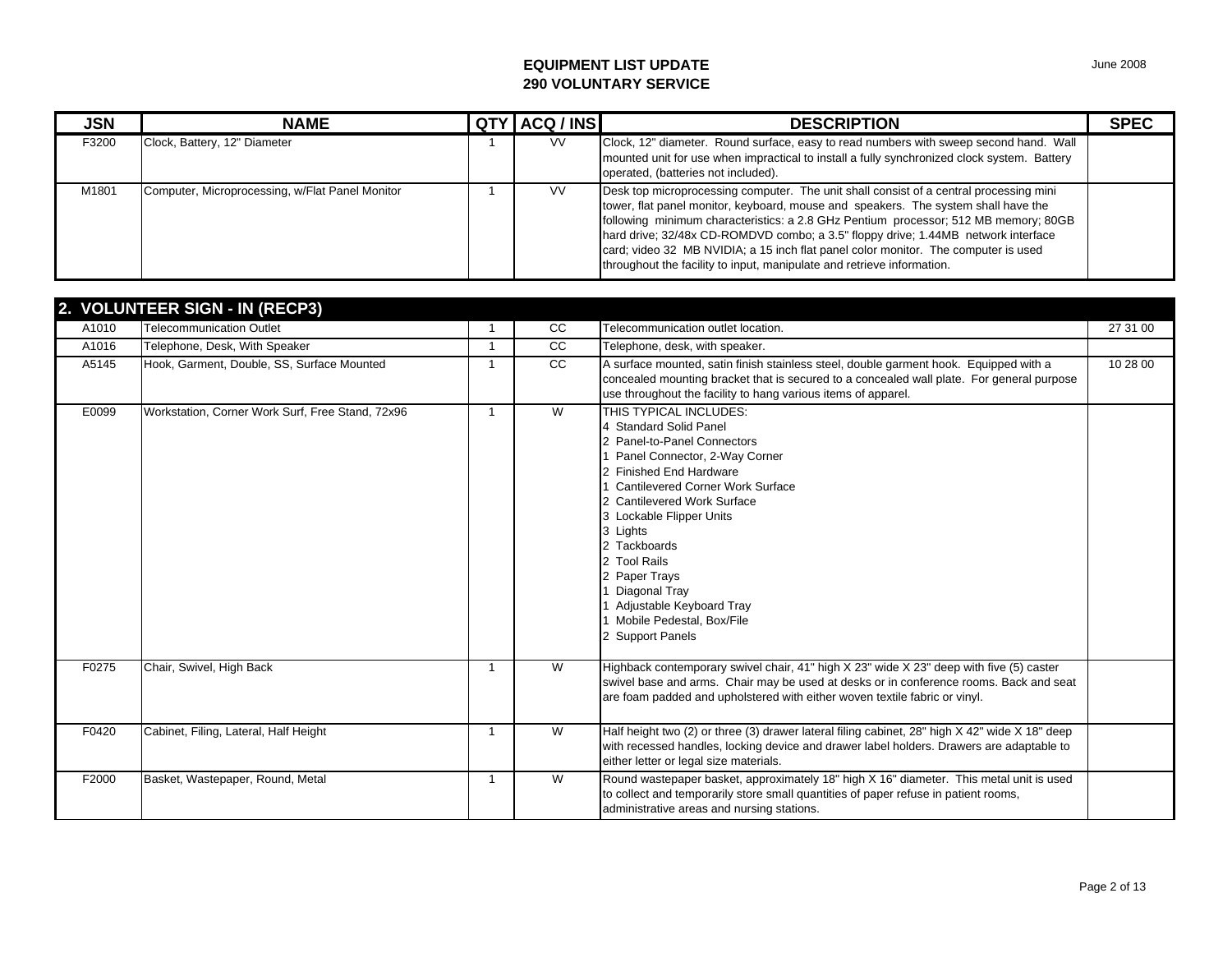| <b>JSN</b> | <b>NAME</b>                                     |  | QTY ACQ / INS | <b>DESCRIPTION</b>                                                                                                                                                                                                                                                                                                                                                                                                                                                                                                       | <b>SPEC</b> |  |  |
|------------|-------------------------------------------------|--|---------------|--------------------------------------------------------------------------------------------------------------------------------------------------------------------------------------------------------------------------------------------------------------------------------------------------------------------------------------------------------------------------------------------------------------------------------------------------------------------------------------------------------------------------|-------------|--|--|
| M1801      | Computer, Microprocessing, w/Flat Panel Monitor |  | w             | Desk top microprocessing computer. The unit shall consist of a central processing mini<br>tower, flat panel monitor, keyboard, mouse and speakers. The system shall have the<br>following minimum characteristics: a 2.8 GHz Pentium processor; 512 MB memory; 80GB<br>hard drive; 32/48x CD-ROMDVD combo; a 3.5" floppy drive; 1.44MB network interface<br>card; video 32 MB NVIDIA; a 15 inch flat panel color monitor. The computer is used<br>throughout the facility to input, manipulate and retrieve information. |             |  |  |
|            |                                                 |  |               |                                                                                                                                                                                                                                                                                                                                                                                                                                                                                                                          |             |  |  |
| IB.        | <b>STAFF AND ADMINISTRATIVE AREAS</b>           |  |               |                                                                                                                                                                                                                                                                                                                                                                                                                                                                                                                          |             |  |  |

|       | 1. OFFICE, CHIEF OF SERVICE (OFC01)               |   |                        |                                                                                                                                                                                                                                                                                                                                                                                                                                                                                                                          |          |
|-------|---------------------------------------------------|---|------------------------|--------------------------------------------------------------------------------------------------------------------------------------------------------------------------------------------------------------------------------------------------------------------------------------------------------------------------------------------------------------------------------------------------------------------------------------------------------------------------------------------------------------------------|----------|
| A1010 | <b>Telecommunication Outlet</b>                   |   | <b>CC</b>              | Telecommunication outlet location.                                                                                                                                                                                                                                                                                                                                                                                                                                                                                       | 27 31 00 |
| A1011 | Telephone, Desk, 1 Line                           |   | $\overline{cc}$        | Telephone, desk, 1 line.                                                                                                                                                                                                                                                                                                                                                                                                                                                                                                 | 27 31 00 |
| A6046 | Artwork, Decorative, With Frame                   |   | $\overline{\text{VV}}$ | This JSN is to be used for determining and defining location of decorative artwork.                                                                                                                                                                                                                                                                                                                                                                                                                                      |          |
| F0120 | Bookcase, Executive, 3 Shelf, Wood                |   | <b>VV</b>              | Freestanding open shelf woodgrain bookcase, approximately 48" high X 36" wide X 13" deep<br>with three (3) adjustable shelves and four (4) non-marking floor glides.                                                                                                                                                                                                                                                                                                                                                     |          |
| F0235 | Chair, Executive, Side                            | 2 | $\overline{\text{VV}}$ | Executive side chair, 35" high x 26" wide x 27" deep with cushioned seat, back and arms.<br>Straight leg or sled base available.                                                                                                                                                                                                                                                                                                                                                                                         |          |
| F0240 | Chair, Executive, Swivel                          |   | <b>VV</b>              | Executive swivel chair, 39" high X 26" wide X 26" deep with arms, a five (5) caster base and<br>tilt mechanism. Seat and back have foam rubber cushions. Upholstery may be either<br>woven fabric or vinyl.                                                                                                                                                                                                                                                                                                              |          |
| F0600 | Credenza, Executive, Wood                         |   | <b>VV</b>              | Executive credenza with two (2) box drawers, two (2) file drawers, a center closed storage<br>area with adjustable shelf and floor glides.                                                                                                                                                                                                                                                                                                                                                                               |          |
| F0650 | Desk, Executive, Wood                             |   | <b>VV</b>              | Double pedestal executive desk, 30" high X 72" wide X 36" deep with center pencil drawer,<br>three (3) box drawers and reference slide in right hand pedestal; one (1) box drawer, one (1)<br>file drawer, and reference slide in left hand pedestal, locks for each section (pedestal) of the<br>desk, and metal suspension hardware for the file drawer.                                                                                                                                                               |          |
| F0725 | Table, Occasional, Executive, Wood                |   | <b>VV</b>              | Executive chairside table, approximately 21" high X 26" wide X 20" deep. Used as an<br>occasional table in an executive suite.                                                                                                                                                                                                                                                                                                                                                                                           |          |
| F2005 | Basket, Wastepaper, Executive, Wood, 15 x 13 x 13 |   | <b>VV</b>              | Executive wastepaper basket, approximately 15" high X 13" wide X 13" deep.                                                                                                                                                                                                                                                                                                                                                                                                                                               |          |
| F2420 | Lamp, Table, With Shade                           |   | <b>VV</b>              | Table lamp, 27-34" high $X 6$ " wide $X 6$ " deep with linen shade. Convenience outlet required<br>at point of use.                                                                                                                                                                                                                                                                                                                                                                                                      |          |
| F3200 | Clock, Battery, 12" Diameter                      |   | <b>VV</b>              | Clock, 12" diameter. Round surface, easy to read numbers with sweep second hand. Wall<br>mounted unit for use when impractical to install a fully synchronized clock system. Battery<br>operated, (batteries not included).                                                                                                                                                                                                                                                                                              |          |
| M1801 | Computer, Microprocessing, w/Flat Panel Monitor   |   | <b>VV</b>              | Desk top microprocessing computer. The unit shall consist of a central processing mini<br>tower, flat panel monitor, keyboard, mouse and speakers. The system shall have the<br>following minimum characteristics: a 2.8 GHz Pentium processor; 512 MB memory; 80GB<br>hard drive; 32/48x CD-ROMDVD combo; a 3.5" floppy drive; 1.44MB network interface<br>card; video 32 MB NVIDIA; a 15 inch flat panel color monitor. The computer is used<br>throughout the facility to input, manipulate and retrieve information. |          |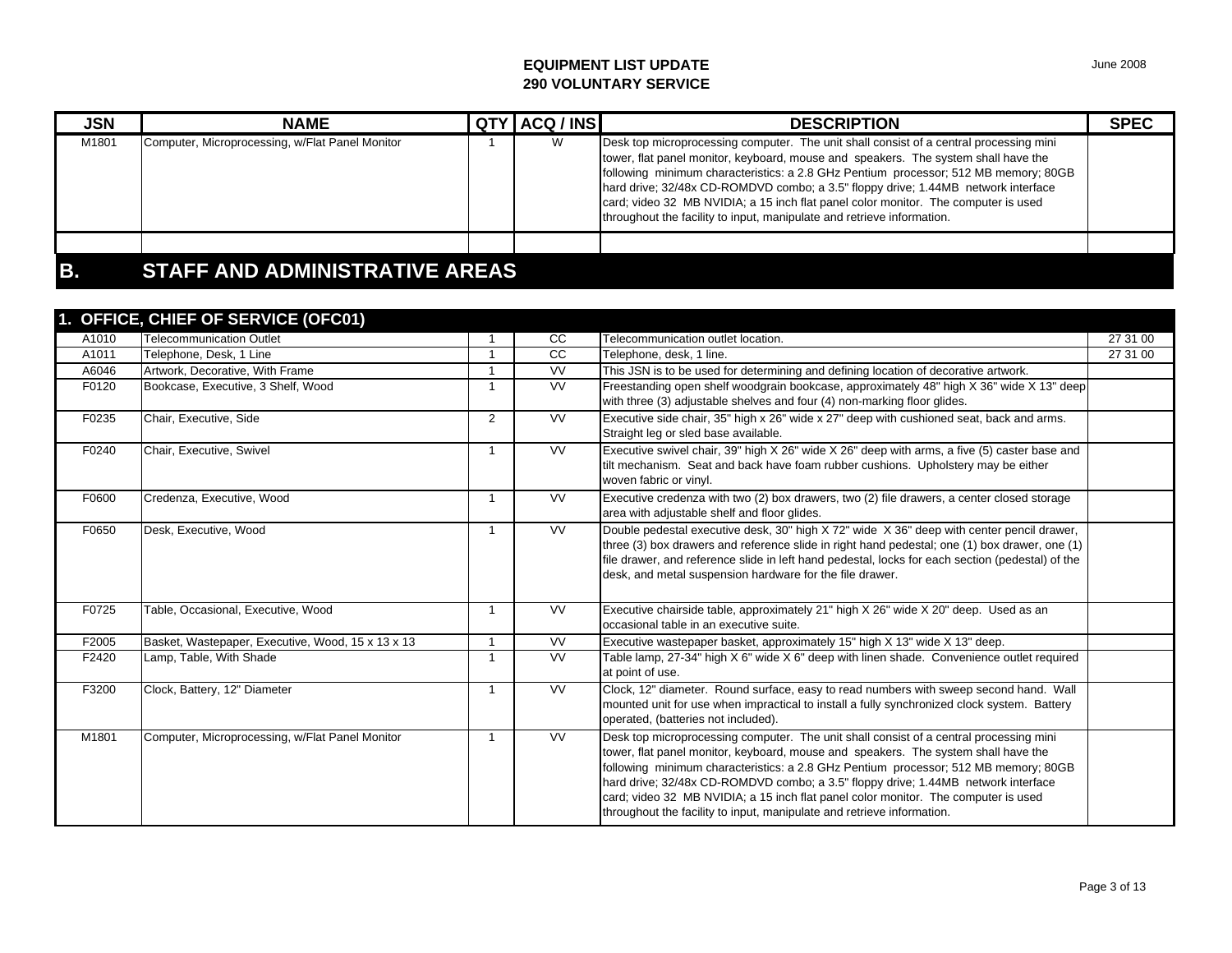| <b>JSN</b> | <b>NAME</b>       | <b>QTY ACQ / INS</b> | <b>DESCRIPTION</b>                                                                                                                                                                                                                                                                                                          | <b>SPEC</b> |
|------------|-------------------|----------------------|-----------------------------------------------------------------------------------------------------------------------------------------------------------------------------------------------------------------------------------------------------------------------------------------------------------------------------|-------------|
| M1825      | Printer, Computer | <b>VV</b>            | High resolution computer printer with a variety of type styles and sheet/envelope feeder<br>Itrays. Database information reflects network ready, medium duty office style laser printers.<br>Other types of printers (bubble jet, dot matrix, line or plotter) as well as light or heavy use<br>capabilities are available. |             |

|       | 2. OFFICE, ASSISTANT CHIEF (STANDARD FURNITURE) (OFA01) |                |                         |                                                                                                                                                                                                                                                                                                                                                                                                                                                            |          |
|-------|---------------------------------------------------------|----------------|-------------------------|------------------------------------------------------------------------------------------------------------------------------------------------------------------------------------------------------------------------------------------------------------------------------------------------------------------------------------------------------------------------------------------------------------------------------------------------------------|----------|
|       | 3. OFFICE, VOLUNTARY SERVICE OFFICER (OFA01)            |                |                         |                                                                                                                                                                                                                                                                                                                                                                                                                                                            |          |
| A1010 | <b>Telecommunication Outlet</b>                         | $\overline{1}$ | CC                      | Telecommunication outlet location.                                                                                                                                                                                                                                                                                                                                                                                                                         | 27 31 00 |
| A1016 | Telephone, Desk, With Speaker                           | $\mathbf{1}$   | CC                      | Telephone, desk, with speaker.                                                                                                                                                                                                                                                                                                                                                                                                                             |          |
| A5145 | Hook, Garment, Double, SS, Surface Mounted              | $\overline{1}$ | CC                      | A surface mounted, satin finish stainless steel, double garment hook. Equipped with a<br>concealed mounting bracket that is secured to a concealed wall plate. For general purpose<br>use throughout the facility to hang various items of apparel.                                                                                                                                                                                                        | 10 28 00 |
| A5185 | Track, Drapery, Ceil/Wall Mntd, Sngl Channel Cord       | $\overline{1}$ | <b>VV</b>               | Ceiling or wall mounted single channel cord drapery track. Adjustable with mounted<br>brackets and slides. Dimensions and shape as required. Unit consists of a thick extruded<br>aluminum track. Equipped with self-lubricating carriers, beaded drop chain, hooks,<br>removable end caps, and curtain. Designed to be suspended around patient areas where<br>privacy is needed. Price listed is per foot of the track, curtains to be priced per quote. |          |
| A6046 | Artwork, Decorative, With Frame                         | $\overline{1}$ | <b>VV</b>               | This JSN is to be used for determining and defining location of decorative artwork.                                                                                                                                                                                                                                                                                                                                                                        |          |
| A6305 | Drapes, Pair                                            | $\mathbf 1$    | <b>VV</b>               | This JSN is to be used for determining and defining the location of drapes. Fabric to be<br>flame retardant, variable colors and patterns with backing. Price based on a pair of drapes<br>for a window approximately 36" W X 60" H.                                                                                                                                                                                                                       |          |
| F0110 | Bookcase, 3 Shelf                                       | $\overline{1}$ | <b>VV</b>               | Freestanding open metal shelf book case, approximately 60" high X 36" wide X 18" deep<br>with three (3) adjustable shelves and four (4) non-marking floor glides.                                                                                                                                                                                                                                                                                          |          |
| F0205 | Chair, Side With Arms                                   | $\overline{1}$ | $\overline{\mathsf{V}}$ | Upholstered side chair, 32" high X 21" wide X 23" deep with arms, padded seats and padded<br>backs. Seat height is a minimum of 17". Available with or without sled base.                                                                                                                                                                                                                                                                                  |          |
| F0275 | Chair, Swivel, High Back                                | $\overline{1}$ | $\overline{\mathsf{V}}$ | Highback contemporary swivel chair, 41" high X 23" wide X 23" deep with five (5) caster<br>swivel base and arms. Chair may be used at desks or in conference rooms. Back and seat<br>are foam padded and upholstered with either woven textile fabric or vinyl.                                                                                                                                                                                            |          |
| F0405 | Cabinet, Filing, Full Height, 4-5 Drawer                | -1             | <b>VV</b>               | Four (4) or five (5) drawer letter size, vertical filing cabinet, 53" high X 15" wide X 29" deep<br>with locking device. Each drawer has label holder, handle and roller cradle.                                                                                                                                                                                                                                                                           |          |
| F0420 | Cabinet, Filing, Lateral, Half Height                   | $\mathbf{1}$   | <b>VV</b>               | Half height two (2) or three (3) drawer lateral filing cabinet, 28" high X 42" wide X 18" deep<br>with recessed handles, locking device and drawer label holders. Drawers are adaptable to<br>either letter or legal size materials.                                                                                                                                                                                                                       |          |
| F0635 | Desk, Double Pedestal                                   | $\overline{1}$ | <b>VV</b>               | Double pedestal flat top desk, 30" high X 60" wide X 30" deep with center pencil drawer,<br>choices of combinations of file and box drawers, floor glides and modesty panel.                                                                                                                                                                                                                                                                               |          |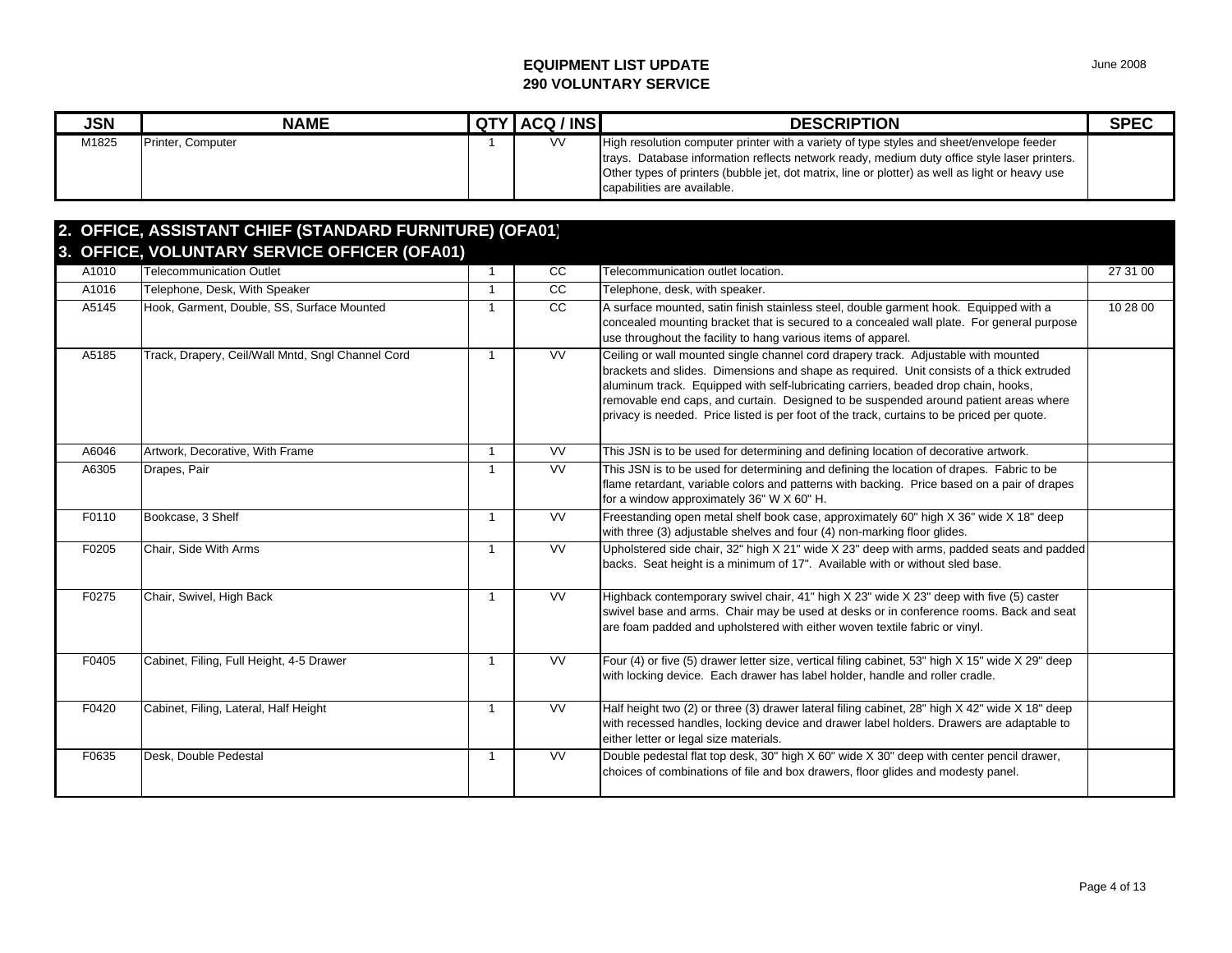| <b>JSN</b> | <b>NAME</b>                                     | QT) | ACQ / INS | <b>DESCRIPTION</b>                                                                                                                                                                                                                                                                                                                                                                                                                                                                                                       | <b>SPEC</b> |
|------------|-------------------------------------------------|-----|-----------|--------------------------------------------------------------------------------------------------------------------------------------------------------------------------------------------------------------------------------------------------------------------------------------------------------------------------------------------------------------------------------------------------------------------------------------------------------------------------------------------------------------------------|-------------|
| F2000      | Basket, Wastepaper, Round, Metal                |     | VV.       | Round wastepaper basket, approximately 18" high X 16" diameter. This metal unit is used<br>to collect and temporarily store small quantities of paper refuse in patient rooms,<br>administrative areas and nursing stations.                                                                                                                                                                                                                                                                                             |             |
| F3200      | Clock, Battery, 12" Diameter                    |     | <b>VV</b> | Clock, 12" diameter. Round surface, easy to read numbers with sweep second hand. Wall<br>mounted unit for use when impractical to install a fully synchronized clock system. Battery<br>operated, (batteries not included).                                                                                                                                                                                                                                                                                              |             |
| M1801      | Computer, Microprocessing, w/Flat Panel Monitor |     | VV.       | Desk top microprocessing computer. The unit shall consist of a central processing mini<br>tower, flat panel monitor, keyboard, mouse and speakers. The system shall have the<br>following minimum characteristics: a 2.8 GHz Pentium processor; 512 MB memory; 80GB<br>hard drive; 32/48x CD-ROMDVD combo; a 3.5" floppy drive; 1.44MB network interface<br>card; video 32 MB NVIDIA; a 15 inch flat panel color monitor. The computer is used<br>throughout the facility to input, manipulate and retrieve information. |             |
| M1825      | Printer, Computer                               |     | <b>VV</b> | High resolution computer printer with a variety of type styles and sheet/envelope feeder<br>trays. Database information reflects network ready, medium duty office style laser printers.<br>Other types of printers (bubble jet, dot matrix, line or plotter) as well as light or heavy use<br>capabilities are available.                                                                                                                                                                                               |             |

| 2. OFFICE, ASSISTANT CHIEF (SYSTEMS FURNITURE) (OFA02)<br>3. OFFICE, VOLUNTARY SERVICE OFFICER (OFA02) |       |                                            |  |           |                                                                                                                                                                                                                                                     |          |  |  |  |
|--------------------------------------------------------------------------------------------------------|-------|--------------------------------------------|--|-----------|-----------------------------------------------------------------------------------------------------------------------------------------------------------------------------------------------------------------------------------------------------|----------|--|--|--|
|                                                                                                        | A1010 | Telecommunication Outlet                   |  | CС        | Telecommunication outlet location.                                                                                                                                                                                                                  | 27 31 00 |  |  |  |
|                                                                                                        | A1016 | Telephone, Desk, With Speaker              |  | CС        | Telephone, desk, with speaker.                                                                                                                                                                                                                      |          |  |  |  |
|                                                                                                        | A5145 | Hook, Garment, Double, SS, Surface Mounted |  | CC.       | A surface mounted, satin finish stainless steel, double garment hook. Equipped with a<br>concealed mounting bracket that is secured to a concealed wall plate. For general purpose<br>use throughout the facility to hang various items of apparel. | 10 28 00 |  |  |  |
|                                                                                                        | A6046 | Artwork, Decorative, With Frame            |  | <b>VV</b> | This JSN is to be used for determining and defining location of decorative artwork.                                                                                                                                                                 |          |  |  |  |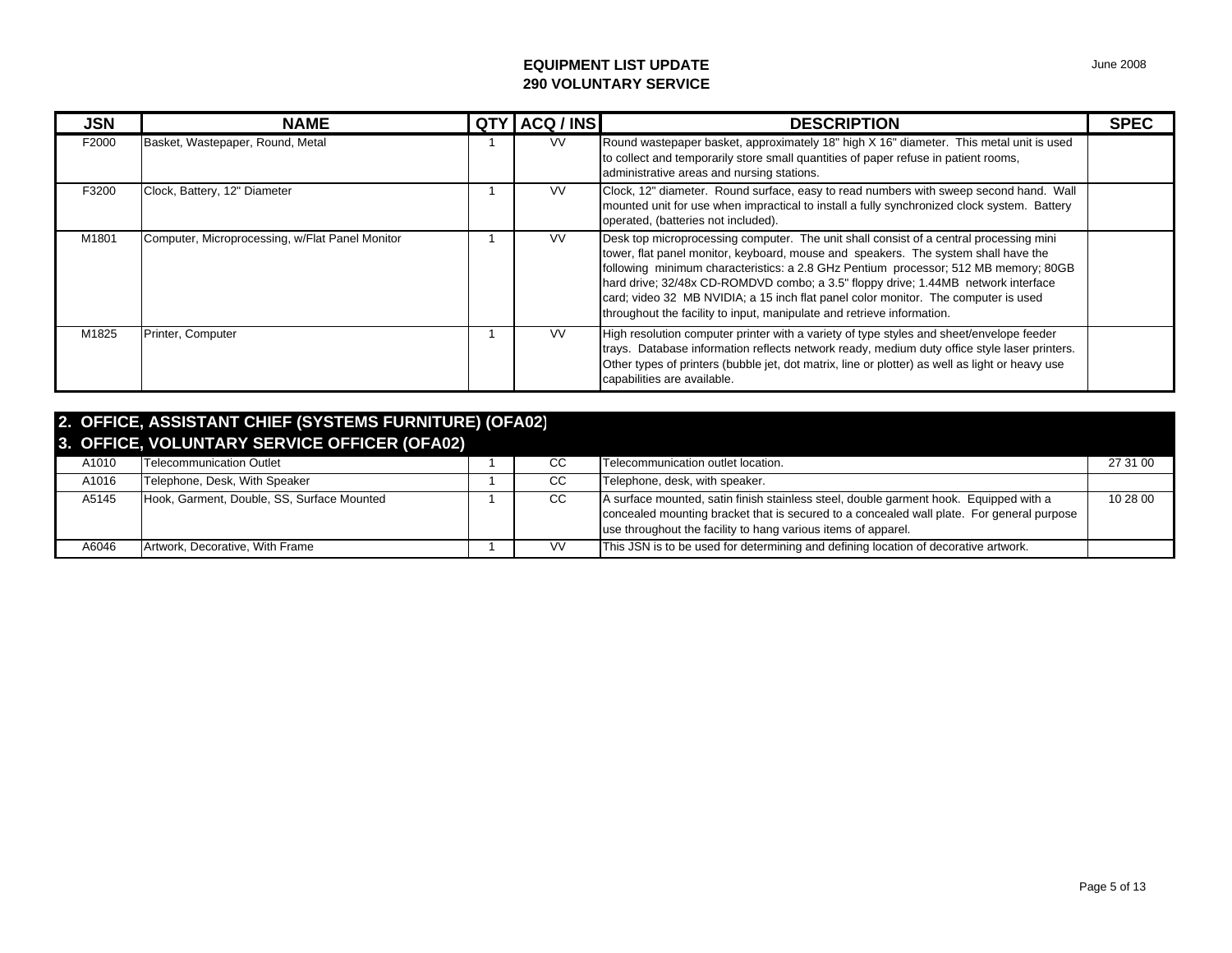| <b>JSN</b> | <b>NAME</b>                                        | QTY          | ACQ / INS              | <b>DESCRIPTION</b>                                                                                                                                                                                                                                                                                                                                                                                                                                                                                                                                                                                                                                                                                                                                                                                                                                                                                                                                                                                                                      | <b>SPEC</b> |
|------------|----------------------------------------------------|--------------|------------------------|-----------------------------------------------------------------------------------------------------------------------------------------------------------------------------------------------------------------------------------------------------------------------------------------------------------------------------------------------------------------------------------------------------------------------------------------------------------------------------------------------------------------------------------------------------------------------------------------------------------------------------------------------------------------------------------------------------------------------------------------------------------------------------------------------------------------------------------------------------------------------------------------------------------------------------------------------------------------------------------------------------------------------------------------|-------------|
| E0078      | Workstation, L-Shaped w/Peninsula, Free Std, 78x72 | $\mathbf{1}$ | $\overline{\text{VV}}$ | This section will provide a whole work station typical to quickly plan work areas in clinical or<br>administrative spaces. There will be a price decrease if typical work stations are used with<br>vertical hanging strips instead of panels. THIS TYPICAL INCLUDES:<br>1 solid panel, 85"H (2159mm) x 48"W (1219mm);<br>1 solid panel, 85"H (2159mm) x 30"W (762mm);<br>2 solid panels, 47"H (1194mm) x 24"W (610mm);<br>2 panel connectors, 2-way corner, 85"H (2159mm);<br>1 panel-to-panel connector;<br>2 finished end hardware;<br>1 cantilevered work surface, 48"W (1219mm);<br>1 peninsula work surface, 72"W (1829mm);<br>1 lockable flipper unit, 48"w (1219mm);<br>1 lockable flipper unit, 30" W (762 mm);<br>1 shelf, storage/display, 48"W (1219mm);<br>1 shelf, storage/display, 30"W (762 mm);<br>1 light, 48"W (1219mm);<br>1 light, 30"W (762mm);<br>1 tack board, 48"W (1219mm);<br>1 tool rail, 30"W (762mm);<br>1 paper tray;<br>1 diagonal tray;<br>1 adjustable keyboard tray;<br>1 mobile pedestal, box/file. |             |
| F0110      | Bookcase, 3 Shelf                                  | $\mathbf{1}$ | <b>VV</b>              | Freestanding open metal shelf book case, approximately 60" high X 36" wide X 18" deep<br>with three (3) adjustable shelves and four (4) non-marking floor glides.                                                                                                                                                                                                                                                                                                                                                                                                                                                                                                                                                                                                                                                                                                                                                                                                                                                                       |             |
| F0205      | Chair, Side With Arms                              | $\mathbf{1}$ | $\overline{\text{VV}}$ | Upholstered side chair, 32" high X 21" wide X 23" deep with arms, padded seats and padded<br>backs. Seat height is a minimum of 17". Available with or without sled base.                                                                                                                                                                                                                                                                                                                                                                                                                                                                                                                                                                                                                                                                                                                                                                                                                                                               |             |
| F0275      | Chair, Swivel, High Back                           | $\mathbf{1}$ | VV                     | Highback contemporary swivel chair, 41" high X 23" wide X 23" deep with five (5) caster<br>swivel base and arms. Chair may be used at desks or in conference rooms. Back and seat<br>are foam padded and upholstered with either woven textile fabric or vinyl.                                                                                                                                                                                                                                                                                                                                                                                                                                                                                                                                                                                                                                                                                                                                                                         |             |
| F0420      | Cabinet, Filing, Lateral, Half Height              | $\mathbf{1}$ | <b>VV</b>              | Half height two (2) or three (3) drawer lateral filing cabinet, 28" high X 42" wide X 18" deep<br>with recessed handles, locking device and drawer label holders. Drawers are adaptable to<br>either letter or legal size materials.                                                                                                                                                                                                                                                                                                                                                                                                                                                                                                                                                                                                                                                                                                                                                                                                    |             |
| F2000      | Basket, Wastepaper, Round, Metal                   | $\mathbf{1}$ | VV                     | Round wastepaper basket, approximately 18" high X 16" diameter. This metal unit is used<br>to collect and temporarily store small quantities of paper refuse in patient rooms,<br>administrative areas and nursing stations.                                                                                                                                                                                                                                                                                                                                                                                                                                                                                                                                                                                                                                                                                                                                                                                                            |             |
| F3200      | Clock, Battery, 12" Diameter                       | $\mathbf{1}$ | <b>VV</b>              | Clock, 12" diameter. Round surface, easy to read numbers with sweep second hand. Wall<br>mounted unit for use when impractical to install a fully synchronized clock system. Battery<br>operated, (batteries not included).                                                                                                                                                                                                                                                                                                                                                                                                                                                                                                                                                                                                                                                                                                                                                                                                             |             |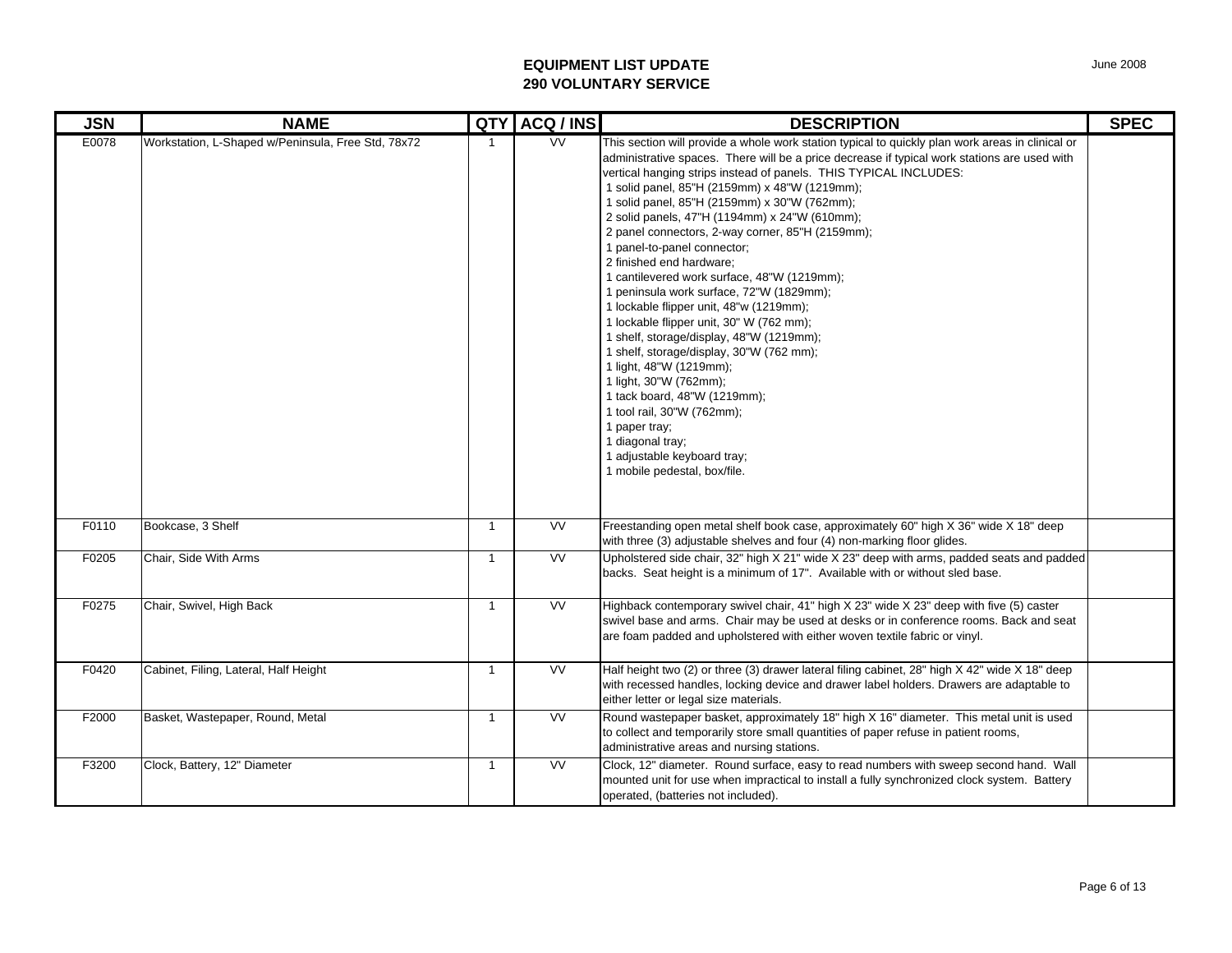| <b>JSN</b> | <b>NAME</b>                                     | <b>QTY ACQ / INS</b> | <b>DESCRIPTION</b>                                                                                                                                                                                                                                                                                                                                                                                                                                                                                                       | <b>SPEC</b> |
|------------|-------------------------------------------------|----------------------|--------------------------------------------------------------------------------------------------------------------------------------------------------------------------------------------------------------------------------------------------------------------------------------------------------------------------------------------------------------------------------------------------------------------------------------------------------------------------------------------------------------------------|-------------|
| M1801      | Computer, Microprocessing, w/Flat Panel Monitor | <b>VV</b>            | Desk top microprocessing computer. The unit shall consist of a central processing mini<br>tower, flat panel monitor, keyboard, mouse and speakers. The system shall have the<br>following minimum characteristics: a 2.8 GHz Pentium processor; 512 MB memory; 80GB<br>hard drive; 32/48x CD-ROMDVD combo; a 3.5" floppy drive; 1.44MB network interface<br>card; video 32 MB NVIDIA; a 15 inch flat panel color monitor. The computer is used<br>throughout the facility to input, manipulate and retrieve information. |             |

|       | 4. CUBICLE, CLERICAL STAFF (OFA03)               |    |    |                                                                                                                                                                                                                                                                                                                                                                                                              |          |
|-------|--------------------------------------------------|----|----|--------------------------------------------------------------------------------------------------------------------------------------------------------------------------------------------------------------------------------------------------------------------------------------------------------------------------------------------------------------------------------------------------------------|----------|
| A1010 | <b>Telecommunication Outlet</b>                  |    | CC | Telecommunication outlet location.                                                                                                                                                                                                                                                                                                                                                                           | 27 31 00 |
| A1016 | Telephone, Desk, With Speaker                    | -1 | cc | Telephone, desk, with speaker.                                                                                                                                                                                                                                                                                                                                                                               |          |
| A5145 | Hook, Garment, Double, SS, Surface Mounted       |    | cc | A surface mounted, satin finish stainless steel, double garment hook. Equipped with a<br>concealed mounting bracket that is secured to a concealed wall plate. For general purpose<br>use throughout the facility to hang various items of apparel.                                                                                                                                                          | 10 28 00 |
| E0099 | Workstation, Corner Work Surf, Free Stand, 72x96 | 1  | W  | THIS TYPICAL INCLUDES:<br>4 Standard Solid Panel<br>2 Panel-to-Panel Connectors<br>Panel Connector, 2-Way Corner<br>2 Finished End Hardware<br><b>Cantilevered Corner Work Surface</b><br>2 Cantilevered Work Surface<br>3 Lockable Flipper Units<br>3 Lights<br>2 Tackboards<br>2 Tool Rails<br>2 Paper Trays<br>Diagonal Tray<br>Adjustable Keyboard Tray<br>Mobile Pedestal, Box/File<br>2 Support Panels |          |
| F0275 | Chair, Swivel, High Back                         |    | W  | Highback contemporary swivel chair, 41" high X 23" wide X 23" deep with five (5) caster<br>swivel base and arms. Chair may be used at desks or in conference rooms. Back and seat<br>are foam padded and upholstered with either woven textile fabric or vinyl.                                                                                                                                              |          |
| F0420 | Cabinet, Filing, Lateral, Half Height            | -1 | W  | Half height two (2) or three (3) drawer lateral filing cabinet, 28" high X 42" wide X 18" deep<br>with recessed handles, locking device and drawer label holders. Drawers are adaptable to<br>either letter or legal size materials.                                                                                                                                                                         |          |
| F2000 | Basket, Wastepaper, Round, Metal                 | -1 | W  | Round wastepaper basket, approximately 18" high X 16" diameter. This metal unit is used<br>to collect and temporarily store small quantities of paper refuse in patient rooms,<br>administrative areas and nursing stations.                                                                                                                                                                                 |          |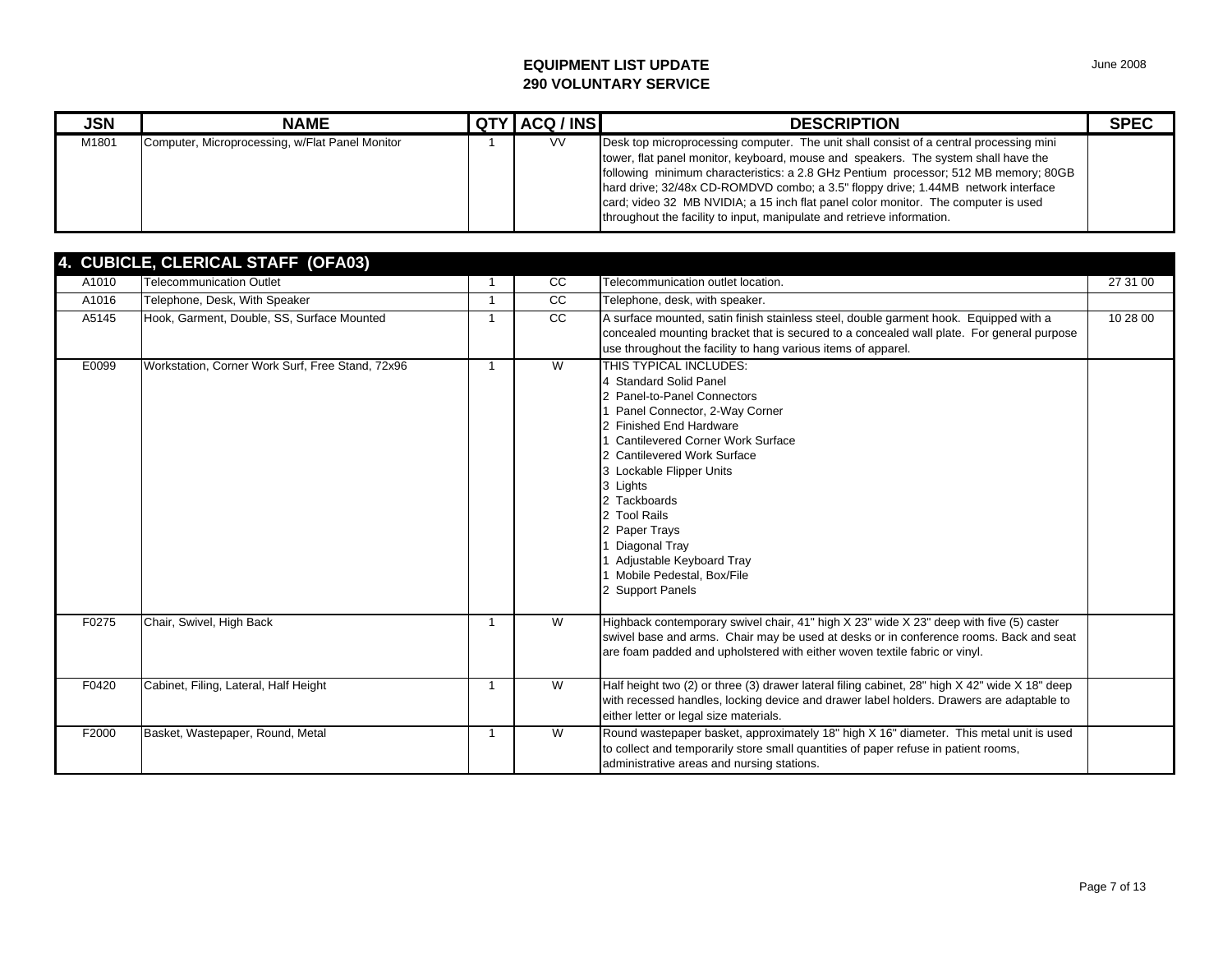| <b>JSN</b> | <b>NAME</b>                                     | QTY ACQ / INS | <b>DESCRIPTION</b>                                                                                                                                                                                                                                                                                                                                                                                                                                                                                                       | <b>SPEC</b> |
|------------|-------------------------------------------------|---------------|--------------------------------------------------------------------------------------------------------------------------------------------------------------------------------------------------------------------------------------------------------------------------------------------------------------------------------------------------------------------------------------------------------------------------------------------------------------------------------------------------------------------------|-------------|
| M1801      | Computer, Microprocessing, w/Flat Panel Monitor |               | Desk top microprocessing computer. The unit shall consist of a central processing mini<br>tower, flat panel monitor, keyboard, mouse and speakers. The system shall have the<br>following minimum characteristics: a 2.8 GHz Pentium processor; 512 MB memory; 80GB<br>hard drive; 32/48x CD-ROMDVD combo; a 3.5" floppy drive; 1.44MB network interface<br>card; video 32 MB NVIDIA; a 15 inch flat panel color monitor. The computer is used<br>throughout the facility to input, manipulate and retrieve information. |             |

## **C. VOLUNTEER AREAS**

| A1010 | <b>Telecommunication Outlet</b>                  | <b>AR</b> | <sub>CC</sub> | Telecommunication outlet location.                                                                                                                                                                                                                                                                                                                                                                             | 27 31 00 |
|-------|--------------------------------------------------|-----------|---------------|----------------------------------------------------------------------------------------------------------------------------------------------------------------------------------------------------------------------------------------------------------------------------------------------------------------------------------------------------------------------------------------------------------------|----------|
| A1016 | Telephone, Desk, With Speaker                    | <b>AR</b> | <sub>CC</sub> | Telephone, desk, with speaker.                                                                                                                                                                                                                                                                                                                                                                                 |          |
| A1032 | Locker, Box, Personal Effects                    | <b>AR</b> | <b>VV</b>     | Personal effects locker box. Provides 6, one cubic foot spaces per locker with individually<br>lockable doors. For use in staff lounges and patient areas where temporary storage of<br>valuables and personal effects is required. Each box within the locker will be provided with<br>a key lock that retains the key when open.                                                                             |          |
| A1040 | Locker, 2 Person, Side by Side, 72x15x18         | AR        | <b>VV</b>     | Two person locker, double tier, 72Hx12Wx18D. This unit includes hooks for coats and hats.<br>Door equipped with safety guard handles. Designed for storage of coats, hats, and other<br>personal belongings. Other width and depths are available.                                                                                                                                                             |          |
| A5145 | Hook, Garment, Double, SS, Surface Mounted       | <b>AR</b> | <sub>CC</sub> | A surface mounted, satin finish stainless steel, double garment hook. Equipped with a<br>concealed mounting bracket that is secured to a concealed wall plate. For general purpose<br>use throughout the facility to hang various items of apparel.                                                                                                                                                            | 10 28 00 |
| E0099 | Workstation, Corner Work Surf, Free Stand, 72x96 | <b>AR</b> | W             | THIS TYPICAL INCLUDES:<br>4 Standard Solid Panel<br>2 Panel-to-Panel Connectors<br>1 Panel Connector, 2-Way Corner<br>2 Finished End Hardware<br><b>Cantilevered Corner Work Surface</b><br>2 Cantilevered Work Surface<br>3 Lockable Flipper Units<br>3 Lights<br>2 Tackboards<br>2 Tool Rails<br>2 Paper Trays<br>Diagonal Tray<br>Adjustable Keyboard Tray<br>Mobile Pedestal, Box/File<br>2 Support Panels |          |

June 2008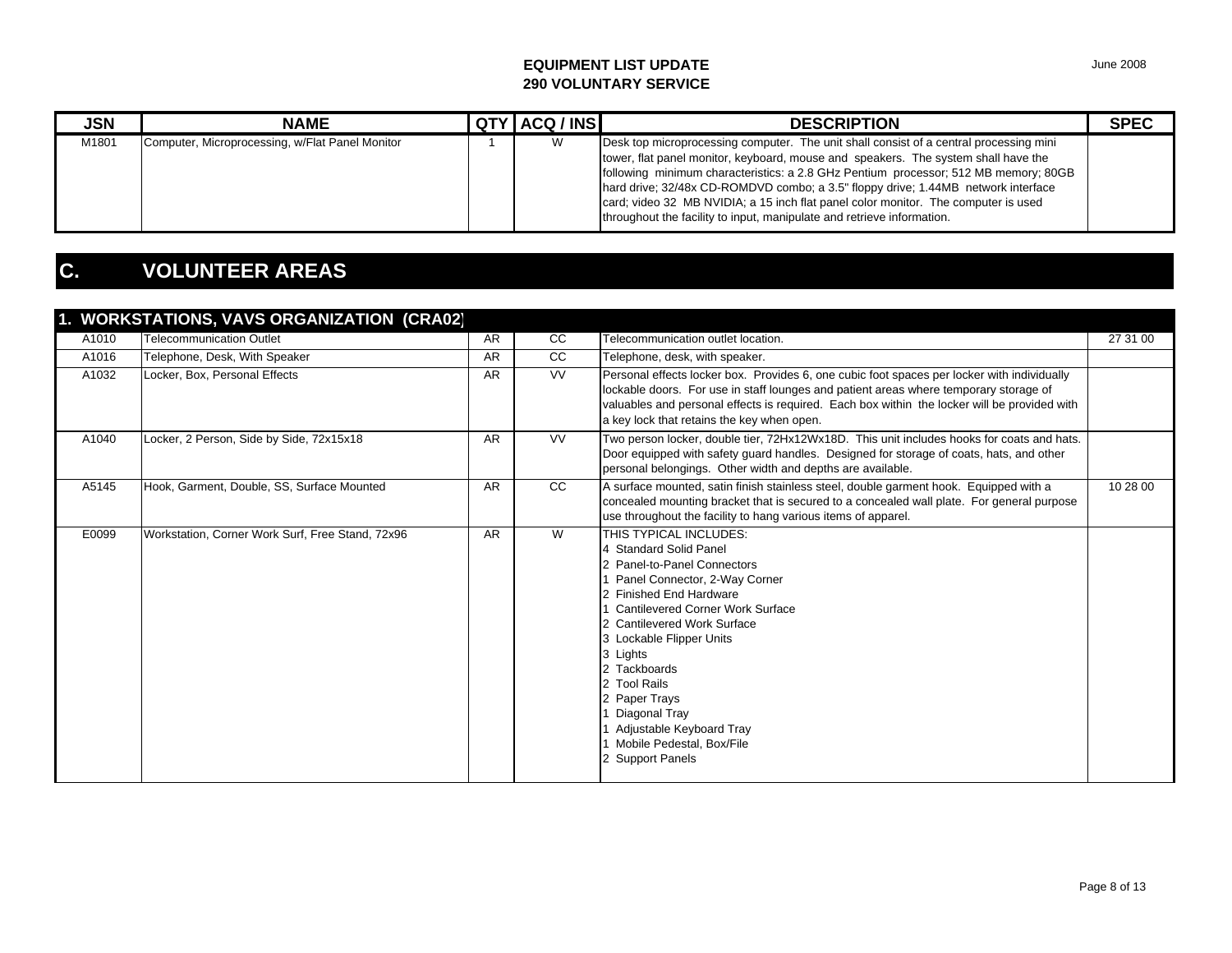| <b>JSN</b> | <b>NAME</b>                                     | <b>QTY</b> | ACQ / INS | <b>DESCRIPTION</b>                                                                                                                                                                                                                                                                                                                                                                                                                                                                                                       | <b>SPEC</b> |
|------------|-------------------------------------------------|------------|-----------|--------------------------------------------------------------------------------------------------------------------------------------------------------------------------------------------------------------------------------------------------------------------------------------------------------------------------------------------------------------------------------------------------------------------------------------------------------------------------------------------------------------------------|-------------|
| F0275      | Chair, Swivel, High Back                        | <b>AR</b>  | W         | Highback contemporary swivel chair, 41" high X 23" wide X 23" deep with five (5) caster<br>swivel base and arms. Chair may be used at desks or in conference rooms. Back and seat<br>are foam padded and upholstered with either woven textile fabric or vinyl.                                                                                                                                                                                                                                                          |             |
| F0420      | Cabinet, Filing, Lateral, Half Height           | <b>AR</b>  | W         | Half height two (2) or three (3) drawer lateral filing cabinet, 28" high X 42" wide X 18" deep<br>with recessed handles, locking device and drawer label holders. Drawers are adaptable to<br>either letter or legal size materials.                                                                                                                                                                                                                                                                                     |             |
| F2000      | Basket, Wastepaper, Round, Metal                | <b>AR</b>  | W         | Round wastepaper basket, approximately 18" high X 16" diameter. This metal unit is used<br>to collect and temporarily store small quantities of paper refuse in patient rooms,<br>administrative areas and nursing stations.                                                                                                                                                                                                                                                                                             |             |
| M1801      | Computer, Microprocessing, w/Flat Panel Monitor | AR         | W         | Desk top microprocessing computer. The unit shall consist of a central processing mini<br>tower, flat panel monitor, keyboard, mouse and speakers. The system shall have the<br>following minimum characteristics: a 2.8 GHz Pentium processor; 512 MB memory; 80GB<br>hard drive; 32/48x CD-ROMDVD combo; a 3.5" floppy drive; 1.44MB network interface<br>card; video 32 MB NVIDIA; a 15 inch flat panel color monitor. The computer is used<br>throughout the facility to input, manipulate and retrieve information. |             |

|       | 2. MULTIPURPOSE WORKROOM (CRA01)           |           |               |                                                                                                                                                                                                                                                     |          |
|-------|--------------------------------------------|-----------|---------------|-----------------------------------------------------------------------------------------------------------------------------------------------------------------------------------------------------------------------------------------------------|----------|
| A1010 | <b>Telecommunication Outlet</b>            |           | <b>CC</b>     | Telecommunication outlet location.                                                                                                                                                                                                                  | 27 31 00 |
| A1015 | Telephone, Desk, Multiple Line             |           | <sub>CC</sub> | Telephone, desk, multiple line.                                                                                                                                                                                                                     | 27 31 00 |
| A5145 | Hook, Garment, Double, SS, Surface Mounted |           | <sub>CC</sub> | A surface mounted, satin finish stainless steel, double garment hook. Equipped with a<br>concealed mounting bracket that is secured to a concealed wall plate. For general purpose<br>use throughout the facility to hang various items of apparel. | 10 28 00 |
| A6046 | Artwork, Decorative, With Frame            |           | <b>VV</b>     | This JSN is to be used for determining and defining location of decorative artwork.                                                                                                                                                                 |          |
| F0220 | Chair, Conference                          | <b>AR</b> | <b>VV</b>     | Conference chair designed to complement the executive furniture package selected. Foam<br>rubber cushioned seats and backs covered with either woven fabric or vinyl. Base with 5<br>(five) swivel casters.                                         |          |
| F0755 | Table, Conference, Wood                    |           | <b>VV</b>     | Executive conference table. Dimensions are approximately 30" high, 48" wide with lengths<br>varying from 74" to 96". These tables add traditional elegance to any conference room.                                                                  |          |
| F0835 | Stand, Projection                          |           | <b>VV</b>     | Mobile projection stand with electrical outlet. Equipped with four (4) swivel casters with anti-<br>shimmy spring cups, non-marking wheels, two (2) locking, and shelf storage. Convenience<br>outlet required at point of use.                     |          |
| F2000 | Basket, Wastepaper, Round, Metal           |           | <b>VV</b>     | Round wastepaper basket, approximately 18" high X 16" diameter. This metal unit is used<br>to collect and temporarily store small quantities of paper refuse in patient rooms,<br>administrative areas and nursing stations.                        |          |
| F2100 | Lectern, Mobile, With Reading Light        |           | <b>VV</b>     | Portable floor lectern with reading light and self-contained audio. May use 110V or batteries<br>(not included). Convenience outlet required if not using batteries.                                                                                |          |
| F2225 | Projector, Overhead                        |           | <b>VV</b>     | Overhead transparency projector with hi-low lamp switch, thermal safety switch and 15 foot<br>power cord. Convenience outlet required at point of use.                                                                                              |          |
| F3055 | Whiteboard, With Sliding Panels.           |           | <b>VV</b>     | Standard installations consist of sliding panels and a fixed back panel with the choice of<br>chalkboard, markerboard, bulletin board, or a combination of these choices.                                                                           |          |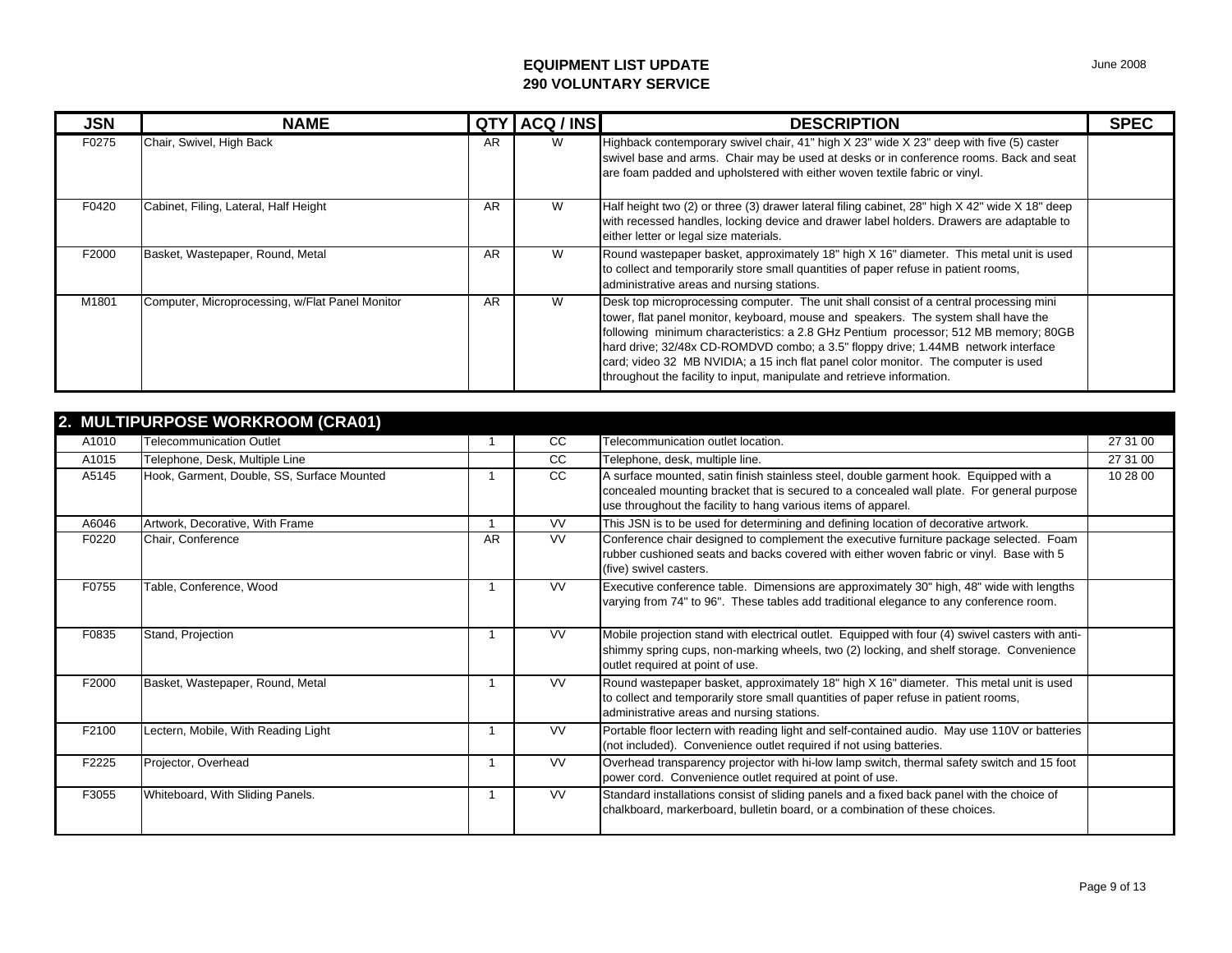| <b>JSN</b> | <b>NAME</b>                        | QTY ACQ / INS | <b>DESCRIPTION</b>                                                                                                                                                                                                                                                                                                                                                                     | <b>SPEC</b> |
|------------|------------------------------------|---------------|----------------------------------------------------------------------------------------------------------------------------------------------------------------------------------------------------------------------------------------------------------------------------------------------------------------------------------------------------------------------------------------|-------------|
| F3200      | Clock, Battery, 12" Diameter       | <b>VV</b>     | Clock, 12" diameter. Round surface, easy to read numbers with sweep second hand. Wall<br>mounted unit for use when impractical to install a fully synchronized clock system. Battery<br>operated, (batteries not included).                                                                                                                                                            |             |
| M0385      | Projector, Multimedia/Data         | VV.           | The projector shall provide computer and video projections. Minimum features included:<br>Brightness of not less than 600 ANSI (American National Standards Institute) Lumens, and<br>a minimum resolution format of 800 X 600 pixels (SVGA). The projector shall be portable<br>and weigh no more than 10 pounds. It shall include a zoom lens and computer and video<br>input ports. |             |
| M0410      | Screen, Projection, 70x70          | CC.           | Projection screen. Ceiling mounted unit, manual pull-down screen. Equipped with grooved<br>roller, a ball bearing mechanical system, and a non-gloss mat white flame retardant and<br>mildew resistant surface. Unit opens with one continuous motion. Designed for classrooms,<br>conference rooms, and auditoriums.                                                                  |             |
| M0415      | Projector, Slide, Carousel         | CC            | Carousel slide projector, approximately 6"H X 14"W X 13"D with auto focus zoom lens,<br>remote control and 10 foot power cord. Convenience outlet required at point of use.                                                                                                                                                                                                            |             |
| M0430      | Recorder / Player, Cassette, Video | <b>VV</b>     | Professional video cassette recorder / player, approximately 5" high X 15" wide X 14" deep<br>with VHS, NTSC, PAL, SECAM, MESECAM video cassette recorder / player capacity; 10 X<br>picture search forward and reverse; long pause mode; digital hour meter and channel 1<br>dubbing. Convenience outlet required at point of use.                                                    |             |
| M0507      | Video Teleconferencing System      | <b>VV</b>     | Shall be a video conferencing unit consisting of a camera, microphone, video/audio<br>compression components, a component cart and a 32 inch monitor. It shall provide live<br>audio-visual conferencing capabilities to dispersed geographic sites.                                                                                                                                   |             |

| 3. LOUNGE, VOLUNTEER (SL002) |                                                 |    |           |                                                                                                                                                                                                                                                                                 |          |  |  |
|------------------------------|-------------------------------------------------|----|-----------|---------------------------------------------------------------------------------------------------------------------------------------------------------------------------------------------------------------------------------------------------------------------------------|----------|--|--|
| A1010                        | Telecommunication outlet                        |    | CC.       | Telecommunication outlet location.                                                                                                                                                                                                                                              | 27 31 00 |  |  |
| A1012                        | Telephone, Wall mounted, one line               |    | CC        | Telephone, wall mounted, 1 line.                                                                                                                                                                                                                                                | 27 31 00 |  |  |
| A1080                        | Mirror, Posture, Wall Mounted                   |    | CC.       | Wall mounted posture mirror. Consists of a 1/4" plate glass in a sturdy corrosion resistant<br>frame with water proof back. For educational and therapy programs.                                                                                                               | 10 28 00 |  |  |
| A5075                        | Dispenser, Soap, Disposable                     | AR | <b>VV</b> | Disposable soap dispenser. One-handed dispensing operation. Designed to accommodate<br>disposable soap cartridge and valve.                                                                                                                                                     |          |  |  |
| A5080                        | Dispenser, Paper Towel, SS, Surface Mounted     | AR | CC        | A surface mounted, satin finish stainless steel, single-fold, paper towel dispenser.<br>Dispenser features: tumbler lock; front hinged at bottom; and refill indicator slot. Minimum<br>capacity 400 single-fold paper towels. For general purpose use throughout the facility. | 10 28 00 |  |  |
| A5145                        | Hook, Garment, Double, SS, Surface Mounted      | AR | CC        | A surface mounted, satin finish stainless steel, double garment hook. Equipped with a<br>concealed mounting bracket that is secured to a concealed wall plate. For general purpose<br>use throughout the facility to hang various items of apparel.                             | 10 28 00 |  |  |
| A5210                        | Bracket, Television, Wall Mounted, w/Adjust Arm |    | CC        | Wall mounted television bracket with adjustable arm. Consists of platform movable arm with<br>full 120 degree swivel. Designed for holding wall mounted television units in patient rooms.                                                                                      |          |  |  |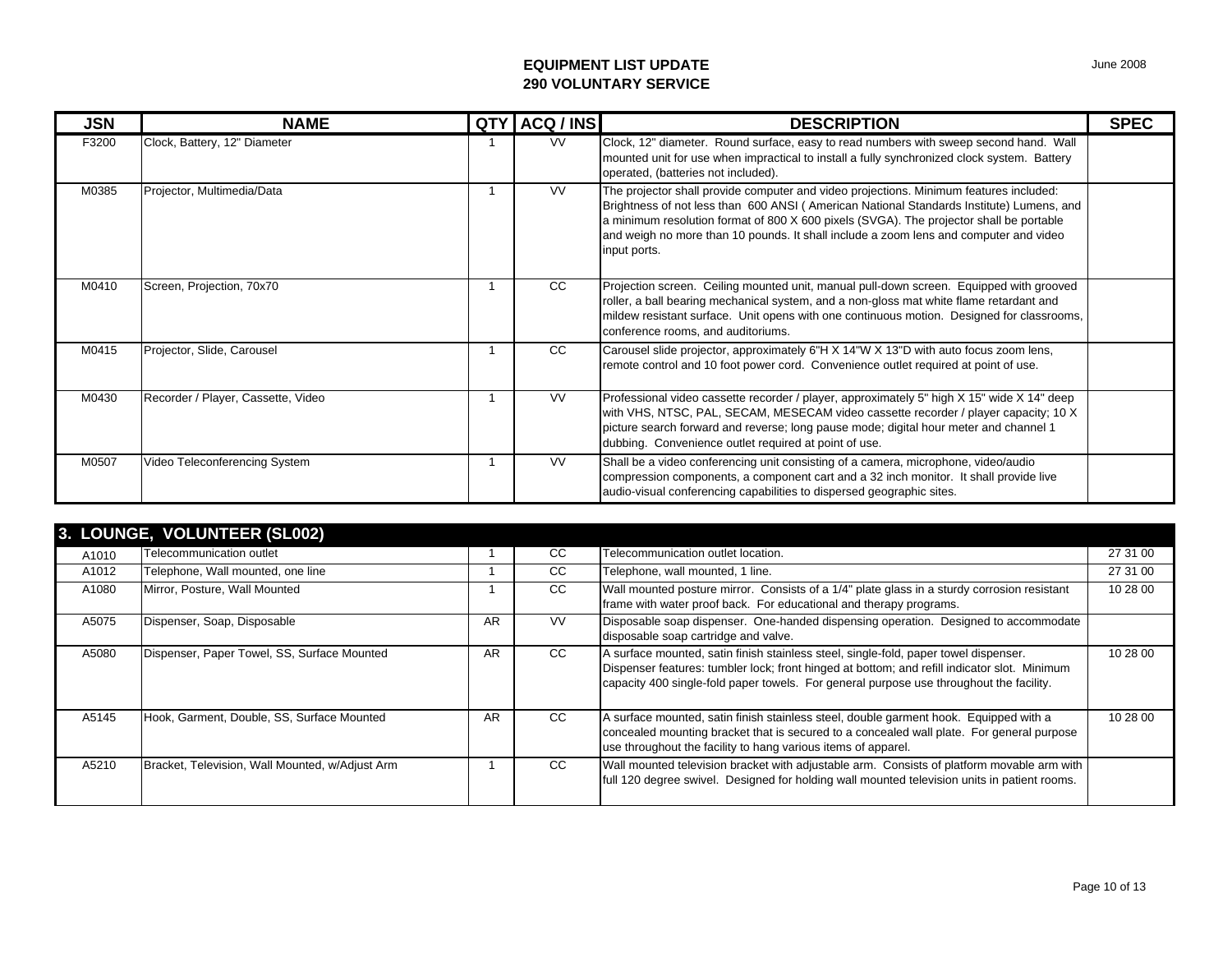| <b>JSN</b>   | <b>NAME</b>                                        | QTY            | ACQ / INS       | <b>DESCRIPTION</b>                                                                                                                                                                                                                                                                                                                                                                                                                                                                                                                          | <b>SPEC</b> |
|--------------|----------------------------------------------------|----------------|-----------------|---------------------------------------------------------------------------------------------------------------------------------------------------------------------------------------------------------------------------------------------------------------------------------------------------------------------------------------------------------------------------------------------------------------------------------------------------------------------------------------------------------------------------------------------|-------------|
| A5220        | Bracket, Television, Wall Backing                  | -1             | $\overline{cc}$ | Wall mounted television bracket backing which provides additional support and strength for<br>the installation of the television bracket. Option available for interior or exterior plate and<br>sized for 12" 16" or 24" stud spacing.                                                                                                                                                                                                                                                                                                     |             |
| C02C0        | Cabinet, U/C/B, 1 Shelf, 1 Drawer, 1 DO, 36x24x22  | $\mathbf{1}$   | cc              | Standing height under counter base cabinet with an adjustable shelf and a full width drawer<br>above a solid right or left-hinged door (appropriate door hinge configuration to be indicated<br>on equipment elevation drawings). Also referred to as a combination cabinet or a drawer<br>and cupboard cabinet. For general purpose use throughout the facility.                                                                                                                                                                           | 12 32 00    |
| C02D0        | Cabinet, U/C/B, 4 Drawer, 36x24x22                 | $\overline{1}$ | cc              | Standing height under counter base cabinet with four full width drawers of equal height. Also<br>referred to as a drawer cabinet. For general purpose use throughout the facility.                                                                                                                                                                                                                                                                                                                                                          | 12 32 00    |
| C04P0        | Cabinet, Sink, U/C/B, 2 Door, 36x36x22             | $\overline{1}$ | cc              | Standing height under counter base sink cabinet with solid hinged doors. Also referred to as<br>a double-door sink cabinet. For general purpose use throughout the facility where a sink is<br>to be used. Coordinate actual clear cabinet dimension with the actual outside dimension of<br>sink that is specified to ensure that they are compatible.                                                                                                                                                                                     | 12 32 00    |
| CB020        | Cabinet, W/H, 2 Shelf, 1 DO, Sloping Top, 38x24x13 | $\overline{1}$ | $\overline{cc}$ | Wall hung cabinet with two adjustable shelves, solid right or left-hinged door (appropriate<br>door hinge configuration to be indicated on equipment elevation drawings), and sloping top.<br>Also referred to as a solid hinged single door case. For general purpose use throughout the<br>facility.                                                                                                                                                                                                                                      | 12 32 00    |
| <b>CS010</b> | Sink, SS, Single Compartment, 7.5x12x12 ID         | $\overline{1}$ | $\overline{cc}$ | Single compartment stainless steel sink, drop-in, self-rimming, ledge-type, connected with a<br>drain and provided with a mixing faucet. It shall also be provided with pre-punched fixture<br>holes on 4" center, integral back ledge to accommodate deck-mounted fixtures,<br>brushed/polished interior and top surfaces, and sound deadened. Recommended for use in<br>suspended or U/C/B sink cabinets having a high plastic laminate or Chemsurf laminate<br>countertop/work surface. For general purpose use throughout the facility. | 22 40 00    |
| CT030        | Countertop, High Pressure Laminate                 | $\overline{1}$ | $\overline{cc}$ | High pressure laminate countertop (composition of wood particle core with plastic laminate<br>surface) having a hard smooth surface finish, standard thickness of 1", and a 4" butt<br>backsplash/curb. Also referred to as a work surface or work top. Available in a wide choice<br>of colors, patterns, and depths. Used in general purpose areas requiring a basic work<br>surface arrangement with limited heat resistance and poor chemical resistance. Pricing<br>based upon a 24" depth.                                            | 12 36 00    |
| F0225        | Chair, Dining Room                                 | $\overline{4}$ | <b>VV</b>       | Dining room chair with glides. Chair has straight legs with cushioned cloth or vinyl seat.                                                                                                                                                                                                                                                                                                                                                                                                                                                  |             |
| F0795        | Table, Dining                                      | $\overline{1}$ | W               | Dining table. Round 42" diameter or square 42" X 42". Used in dining facilities and can<br>comfortably seat up to four (4) persons.                                                                                                                                                                                                                                                                                                                                                                                                         |             |
| F2000        | Basket, Wastepaper, Round, Metal                   | $\overline{1}$ | <b>VV</b>       | Round wastepaper basket, approximately 18" high X 16" diameter. This metal unit is used<br>to collect and temporarily store small quantities of paper refuse in patient rooms,<br>administrative areas and nursing stations.                                                                                                                                                                                                                                                                                                                |             |
| F3025        | Board, Bulletin, Wood Framed, 36 x 24              | $\overline{1}$ | <b>VV</b>       | Bulletin board. Wood framed 1/2" cork posting panel with moisture proof backing. Units are<br>factory assembled and have keyhole hangers for easy installation.                                                                                                                                                                                                                                                                                                                                                                             |             |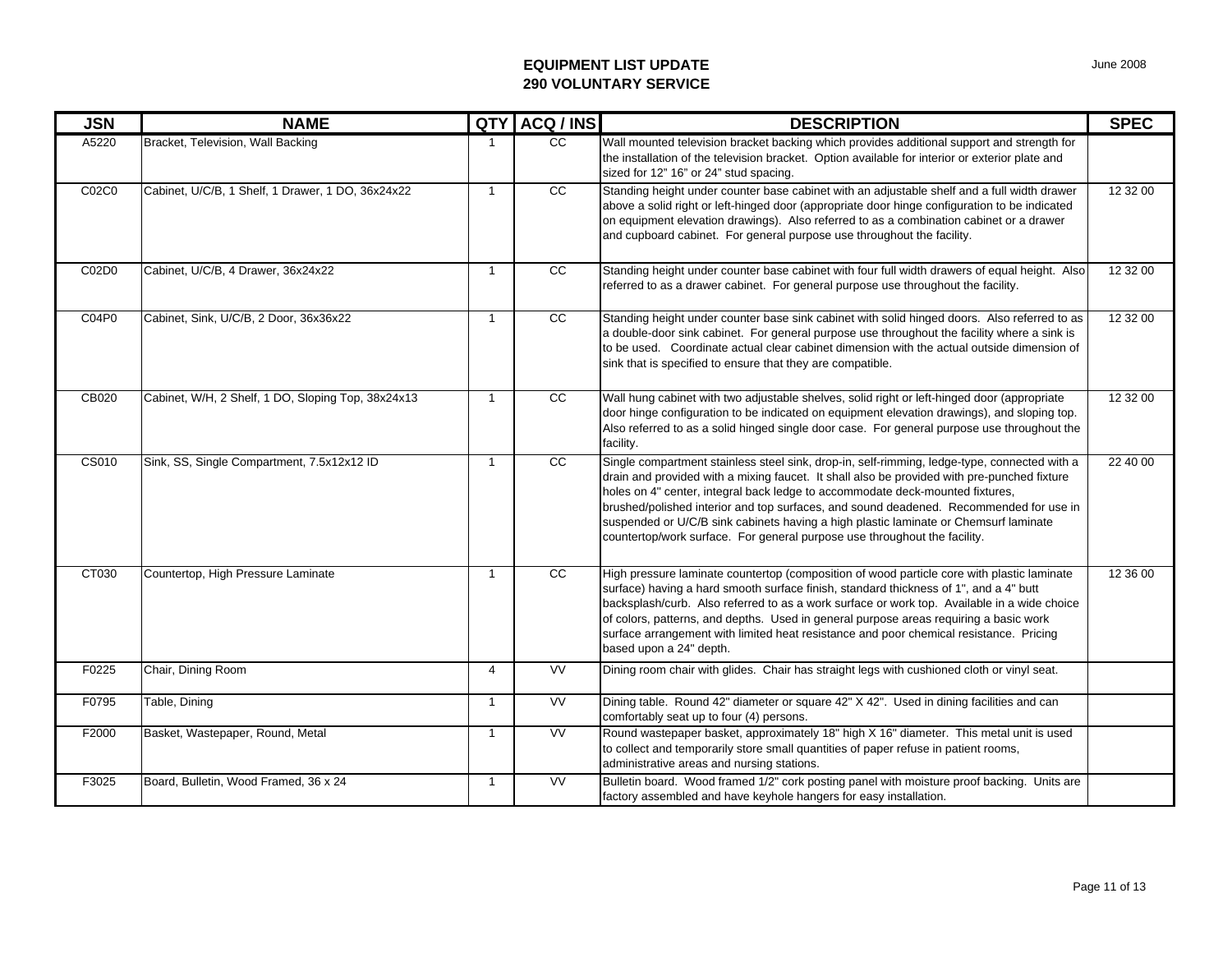| <b>JSN</b> | <b>NAME</b>                                       | QTY | ACQ / INS              | <b>DESCRIPTION</b>                                                                                                                                                                                                                                                                                                                                                                                                                                                                                                                                                                                                                                                     | <b>SPEC</b> |
|------------|---------------------------------------------------|-----|------------------------|------------------------------------------------------------------------------------------------------------------------------------------------------------------------------------------------------------------------------------------------------------------------------------------------------------------------------------------------------------------------------------------------------------------------------------------------------------------------------------------------------------------------------------------------------------------------------------------------------------------------------------------------------------------------|-------------|
| F3050      | Whiteboard, Dry Erase                             |     | <b>VV</b>              | Whiteboard unit, approximately 36" H x 48" W consisting of a white porcelain enamel writing<br>surface with an attached chalk tray. Magnetic surface available. Image can be easily<br>removed with a standard chalkboard eraser. For use with water color pens. Unit is ready to<br>hang.                                                                                                                                                                                                                                                                                                                                                                             |             |
| F3200      | Clock, Battery, 12" Diameter                      |     | $\overline{\text{VV}}$ | Clock, 12" diameter. Round surface, easy to read numbers with sweep second hand. Wall<br>mounted unit for use when impractical to install a fully synchronized clock system. Battery<br>operated, (batteries not included).                                                                                                                                                                                                                                                                                                                                                                                                                                            |             |
| K1552      | Brewer, Coffee, Auto, Elect, 3 Burner, Front/Back |     | <b>VV</b>              | Space saving front to back automatic coffee maker. This unit includes a heating tank,<br>connection for a cold water supply, decanter service with three burners, funnel and a water<br>flow controller. The unit is used for semi-automatic coffee brewing in cafeterias and<br>commercial institutions. The unit automatically shuts off the water flow when enough has<br>passed through to fill the pot. The unit is normally provided plumbed with a hot water faucet<br>to the side for making other hot drinks (tea, cider, cocoa, etc.). The database height<br>dimension does not include the clearance for coffee decanters warming on the upper<br>burners. |             |
| K4665      | Oven, Microwave, Consumer                         |     | W                      | Counter mounted microwave oven for average duty use. The exterior cabinet can be metal<br>or heavy duty impact resistant plastic. The oven delivers instant energy for rapid heating,<br>defrosting or prime cooking. The oven has touch pad controls, digital timer, power level<br>selector and preprogrammed selectors for commonly cooked items. This oven is commonly<br>found in staff lounges.                                                                                                                                                                                                                                                                  |             |
| K8250      | Toaster, Pop-Up, 4 Slice, Electric                |     | <b>VV</b>              | Four (4) slice, electric pop-up toaster. The toaster casing is made from stainless steel and<br>can produce up to 290 slices/hr. This is used to toast sliced bread in food service kitchens<br>and hospital cafeteria operations. Several electrical power configurations are available;<br>some may require special wall receptacles. Refer to manufacturers' specifications.                                                                                                                                                                                                                                                                                        |             |
| M0500      | Television, Color, 20" Diagonal                   |     | W                      | Color television. Unit consists of a color receiver/monitor, with remote control, full off-air<br>channel capability, automatic light sensor, broadcast stereo sound and automatic color<br>balance.                                                                                                                                                                                                                                                                                                                                                                                                                                                                   |             |
| R7000      | Refrigerator, 14 Cubic Feet                       |     | <b>VV</b>              | This is a 14 Cubic Foot frostless top mount refrigerator/freezer approximately 64" H x 28" W<br>x 29" D. Combination unit that is used in households or other areas where general purpose<br>storage of perishable items is required.                                                                                                                                                                                                                                                                                                                                                                                                                                  |             |

# **D. SUPPORT AREAS**

|       | 1. STORAGE (SRS01)               |           |                                                                                                                                                                                                                              |          |
|-------|----------------------------------|-----------|------------------------------------------------------------------------------------------------------------------------------------------------------------------------------------------------------------------------------|----------|
| A1010 | Telecommunication Outlet         | CС        | Telecommunication outlet location.                                                                                                                                                                                           | 27 31 00 |
| A1012 | Telephone, Wall Mounted, 1 Line  | CС        | Telephone, wall mounted, 1 line.                                                                                                                                                                                             | 27 31 00 |
| F2000 | Basket, Wastepaper, Round, Metal | <b>VV</b> | Round wastepaper basket, approximately 18" high X 16" diameter. This metal unit is used<br>to collect and temporarily store small quantities of paper refuse in patient rooms,<br>administrative areas and nursing stations. |          |